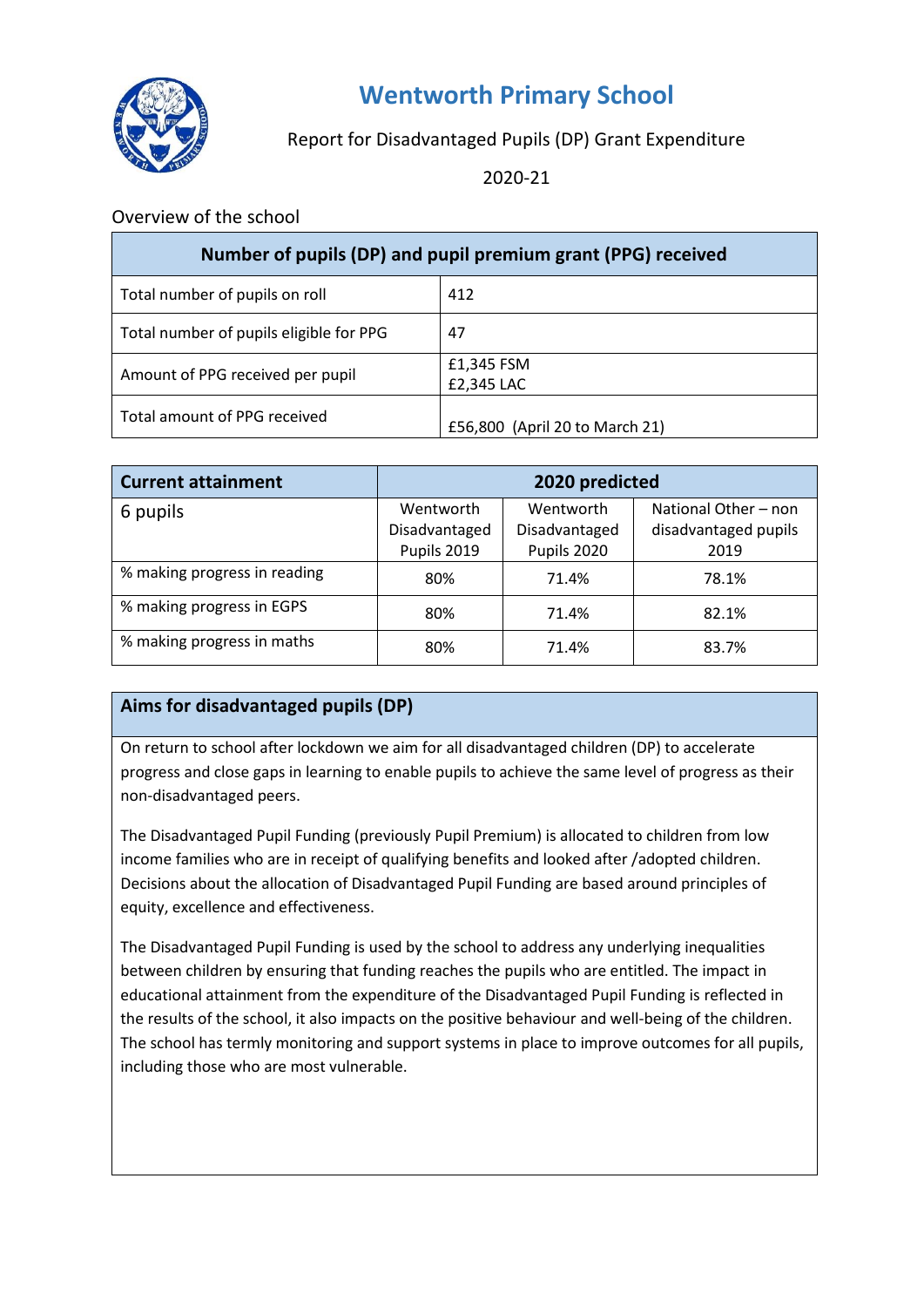| <b>Barriers</b>                                                                              | <b>Desired outcomes</b>                                                                                                                                                                 | <b>Success Criteria</b>                                                                                                                          |
|----------------------------------------------------------------------------------------------|-----------------------------------------------------------------------------------------------------------------------------------------------------------------------------------------|--------------------------------------------------------------------------------------------------------------------------------------------------|
| Poor communication<br>and language skills                                                    | Children will have communication and oral<br>language skills sessions in Foundation Stage<br>to work towards being in line with their<br>peers                                          | There will be a reduced gap<br>in communication and oral<br>language skills                                                                      |
| Individual learning<br>needs and gaps<br>identified following<br>lockdown                    | Pupil premium in KS2 will make progress<br>from their individual starting points to<br>diminish the gap                                                                                 | Gap diminished                                                                                                                                   |
| Trauma from Covid19<br>lockdown, including<br>social, emotional and<br>health issues         | More pupils will be achieving their full<br>potential across the curriculum                                                                                                             | <b>Emotional well-being</b><br>improved so pupils can<br>access all lessons throughout<br>the day. External agencies<br>linking with the school. |
| Non-attendance at<br>school through<br>lockdown. Poor<br>attendance due to<br>Covid concerns | Increased attendance rates for pupils<br>eligible for DP                                                                                                                                | Overall attendance for DP<br>improves to close the gap                                                                                           |
| Parental engagement<br>through social<br>distancing<br>requirements                          | DP parents/carers will have better<br>understanding of the expectations required<br>of children during their Primary education<br>and there will be greater contact with the<br>school. | Parents/carers will have an<br>active role in supporting<br>pupils' learning                                                                     |
| Child protection issues                                                                      | Signpost families with external issues to<br>other agencies or in school counselling                                                                                                    | Early intervention and<br>support provided from<br>external agencies                                                                             |

### **Nature of Support 2020/21**

- Catch up provision: 6 week tutoring programme in English and maths
- National tutoring programme for EYFS, KS1 and KS2
- Phonics lessons taught twice daily to enable catch up
- Assessments on return to school from lockdown
- Targeted interventions for all disadvantaged pupils throughout the school
- Resources for counselling and play therapy sessions
- Speech and Language specialist to continue to support language development of identified pupils in Year 3, Foundation Stage and Key Stage 1
- To identify and support mental health issues after lockdown
- Play therapy to support children's social emotional and behavioural development.
- NLP, Yoga sessions, and Children's Society to support anxiety
- Additional teacher and teaching assistant support in EYFS, Key Stage 1 and 2, groups and individuals targeted for interventions
- Specialist resources to support learning
- To provide lunchtime sports clubs for disadvantaged pupils
- **•** Trauma training
- Literacy support to accelerate progress in reading and writing in EYFS, Key Stage 1 and 2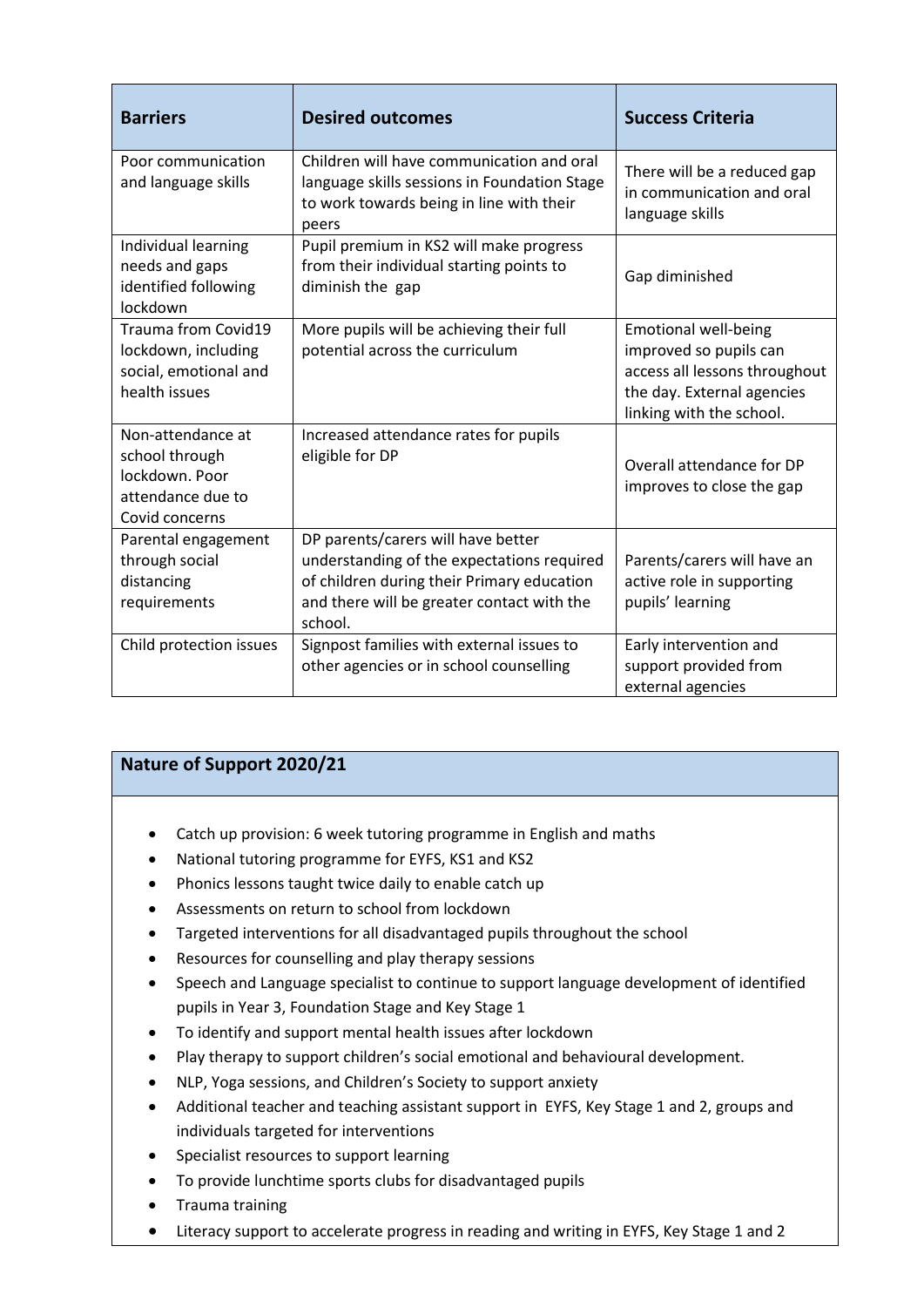| Record of PPG spending by item/project 2020/21                                                                                                                                                               |                                |                                                                                                                    |                                                                                                                                                                                              |  |
|--------------------------------------------------------------------------------------------------------------------------------------------------------------------------------------------------------------|--------------------------------|--------------------------------------------------------------------------------------------------------------------|----------------------------------------------------------------------------------------------------------------------------------------------------------------------------------------------|--|
| Item/project                                                                                                                                                                                                 | <b>Cost</b>                    | <b>Objective</b>                                                                                                   | <b>Outcome</b>                                                                                                                                                                               |  |
| <b>EYFS and Individual</b><br>intervention<br>programmes for<br>phonics and social<br>and emotional needs<br>Year 6 interventions<br>in English and maths                                                    | £4000<br>£6446                 | To offer tailored<br>interventions to enable<br>pupils to achieve their<br>individual potential.                   | The attainment gap between<br>Disadvantaged Pupils and all<br>other pupils is diminishing. This<br>has enabled them to 'keep up' as<br>well as 'catch up'.<br>Pupils have made good progress |  |
|                                                                                                                                                                                                              |                                |                                                                                                                    | towards national expectations.                                                                                                                                                               |  |
| KS1/2 Catch-up<br>Groups to focus on<br>raising the progress<br>and attainment of all<br>disadvantaged pupils.                                                                                               | £8,600                         | To support pupils who were<br>not in school during<br>lockdown                                                     | Personalised interventions to<br>enable pupils to narrow the gaps<br>in English and maths.<br>Pupils have made significant gains                                                             |  |
| Catch-up Clubs                                                                                                                                                                                               | £3770                          |                                                                                                                    | with their self-confidence and<br>approach to learning.                                                                                                                                      |  |
| <b>Pupil Premium Plus</b><br>(one to one support)<br>to ensure special<br>needs/DP pupils are<br>supported at all<br>relevant times                                                                          | One to one<br>support<br>£2577 |                                                                                                                    | Pupils' relationships with their<br>peers have been maintained and<br>good progress made in all areas of<br>the curriculum.                                                                  |  |
| <b>EYFS NELI</b><br>programme. Speech<br>and Language<br>Therapist<br>Speech Therapy early<br>identification and<br>intervention in FS<br>with TA ongoing<br>support and<br>intervention for<br>individuals. | £7089                          | Pupils are well supported in<br>class because staff are well<br>trained and focused<br>interventions are in place. | Most pupils' communication and<br>language skills have improved to<br>help them make progress across<br>the curriculum.                                                                      |  |
| Play Therapy and<br><b>Family Support</b><br><b>Liaison Workers</b>                                                                                                                                          | £4376                          | To meet the social and<br>emotional needs of all pupils<br>and their families.                                     | Families are supported in<br>engaging with provision.                                                                                                                                        |  |
| Counselling                                                                                                                                                                                                  | £3786                          | To give all pupils the<br>opportunity to address<br>anxieties.                                                     | Pupils benefitted from individual<br>sessions and are calmer and less<br>anxious.                                                                                                            |  |
| Wave 3 Interventions                                                                                                                                                                                         | £7095                          | Identified pupils are targeted<br>with support for early<br>reading and writing skills to<br>accelerate progress.  | Early intervention impacted on<br>pupil progress in all subjects.                                                                                                                            |  |
| <b>Attendance Officer</b><br>and Educational<br>Welfare                                                                                                                                                      | £553                           | To improve attendance for<br>identified pupils.                                                                    | Good relationships maintained<br>with parents and improved<br>attendance percentage over the<br>school year 2016-17 to 96.9%.                                                                |  |
| Gym Trail by trained<br>TA.                                                                                                                                                                                  | £543                           | To provide fine and gross<br>motor skill development.                                                              | Pupils practised and developed<br>skills which they transferred to<br>class.                                                                                                                 |  |